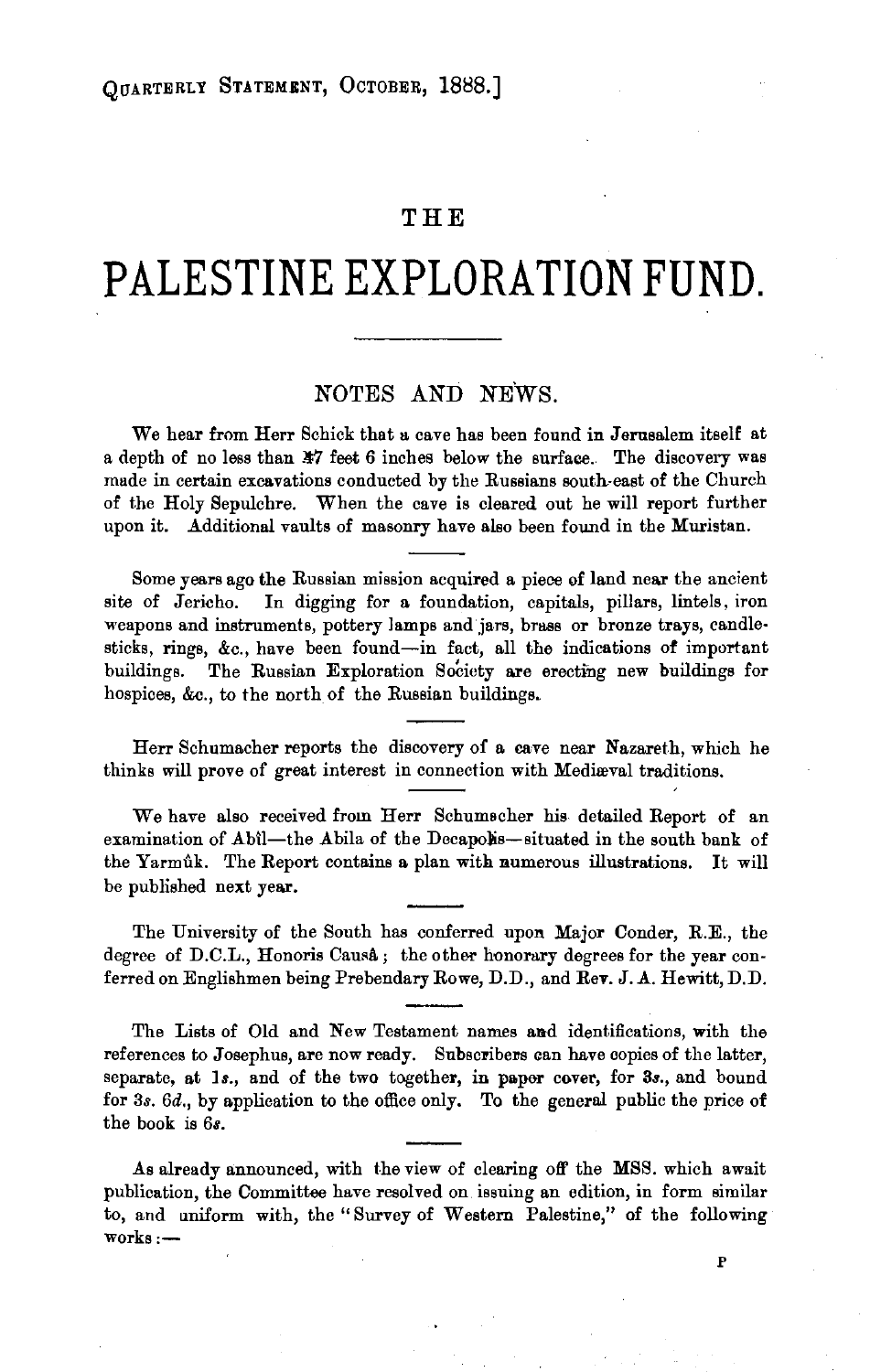- 1. Conder's "Survey of Eastern Palestine," so far as completed. The MS. is very voluminous, containing as much as will make a volume equal in size to those of the "Memoirs" in the "Survey of Western Palestine." None of it has been published; the drawings are very numerous, and of the deepest interest to the student of prehistoric monuments, as well as for the illustration of the Bible.
- 2. The Archreological Mission of M. Clermont-Ganneau, with the drawings of M. le Comte.
	- These drawings are many hundreds in number, and executed in the finest style. They figure a vast number of monuments and ruins not in the **"Memoirs."**
- 3. The Flora and Fauna of the Wâdy Arabah, by J. Chichester Hart, Esq., accompanied by many drawings of plants, &c., in the best style.

The editions will be limited to 500. The first 250 subscribers will pay seven guineas for the three volumes, with an index; subscribers to the "Survey of Western Palestine " will be privileged to have the volumes for this sum. The price will be raised, after 250 names are received, to twelve guineas. The Com· mittee *are pledged never* to *let any copies be subscribed under the sum of seven guineas.* Mr. A. P. Watt, *2,* Paternoster Square, is the agent.

Mr. A. P. Watt has now received a sufficient number of names to warrant the commencement of the publication of the Eastern Survey, the results of M. Clermont-Ganneau's Mission and Mr. Chichester Hart's Mission. Intending subscribers to these most important and valuable works are requested to send their names to Mr. Watt (2, Paternoster Square) without delay.

The Palestine Pilgrims' Text Society has now issued the following works :-

- 1. "The Holy Places visited by Antoninus Martyr."
- 2. "The Pilgrimage of the Holy Paula."
- 3. The Buildings of Justinian. By "Procopius."
- 4. The Description of Syria. By " Mukaddasi."
- 5. "The Bordeaux Pilgrim."
- 6. "The Abbot Daniel."
- 7. "The Crusader's Letter from Acre to England."
- 8. "The Norman-French Description of the City and the Country." Translated and annotated by Captain Conder, R.E.
- 9. "The Travels of Nasir-i-Khusrau." Translated by Guy Le Strange.

In the press, and will be issued before the end of the year  $:$ 

" Arculfus de Locis Sanctis." Translated by Rev. R. Macpherson, and annotated by Sir Charles Wilson.

The friends of the Society are earnestly requested to use the " Memoirs of Twenty-one Years' Work" as a means of showing what the work has been, and what remains to be done.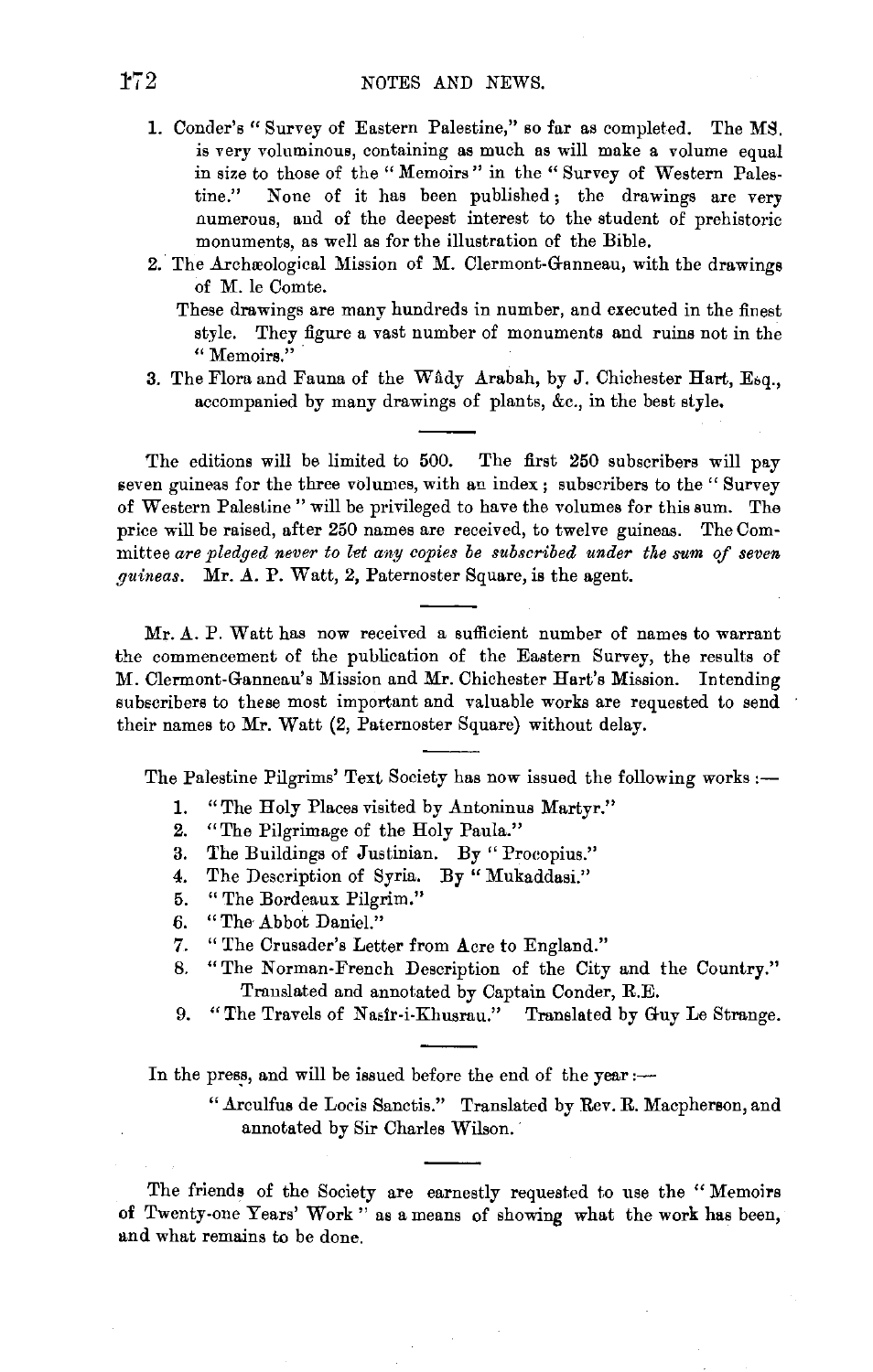Subscribers are very earnestly asked  $:-(1)$  To pay their subscriptions early in the year-say in January. (2) To pay them direct to Coutts and Co. by a banker's order. (3) If they would rather choose their own time, to send up their subscriptions without being reminded. The Clerical Staff of the Society is small; it is most desirable not to increase it; and if these simple requests are attended to a great saving of clerical labour, postage, and stationery is effected. For instance, there are, say, 3,000 subscribers. If every one of these waits to be reminded, and has to have a receipt sent to him, the Society has to spend £25 a year additional in postage, and to write 6,000 letters, merely to ask for and to acknowledge the receipt of the subscriptions.

It has come to the knowledge of the Committee that certain book hawkers are representing themselves as agents of the Society. The Committee have to caution subscribers that they have no book hawkers in their employ, and that none of their works are sold by any itinerant agents.

The Rev. James Neil, author of "Palestine Explored," has issued a pamphlet called "Strange Scenes," in which, for one penny, he gives a series of illustrations of the Bible taken from the country itself-with forty illustrations by Mr. H. A. Harper. The publishers are Messrs. Woodford, Fawcett, & Co., Salisbury Square, E.C.

The following books are now published uniform in size and appearance :-Conder's "Tent Work;" Conder's "Heth and Moab;" Schumacher's "Across the Jordan;" "The Memoirs of Twenty-One Years' Work; " Conder's "Syrian Stone Lore;" Conder's "Altaic Inscriptions;" and Schumacher's "Jaulan." Subscribers can have the whole set, together with Hull's "Mount Seir," and Names and Places, for 32s., carriage free.

Mr. Armstrong has prepared a list of the photographs belonging to the Society, arranged alphabetically according to those Bible names which are illustrated by views. This list is now ready. Those who wish for a copy may send in their names.

The income of the Society, from June 22nd to September 17th, 1888, inclusive, was-from subscriptions and donations, £122 Os. Od.; from all sources, £296 7s. 3d. The expenditure during the same period was £269 18s. 10d. On June 21st the balance in the Banks was £235 18s. 3d.

Subscribers who do not receive the *Quarterly Statement* regularly are asked to send a note to the Secretary. Great care is taken to forward each number to all who are entitled to receive it, but changes of address and other causes give rise occasionally to omissions.

It does not seem generally known that cases for binding the *Quarterly Statement* can be had by subscribers, on application to the office, at ls. each.

p 2